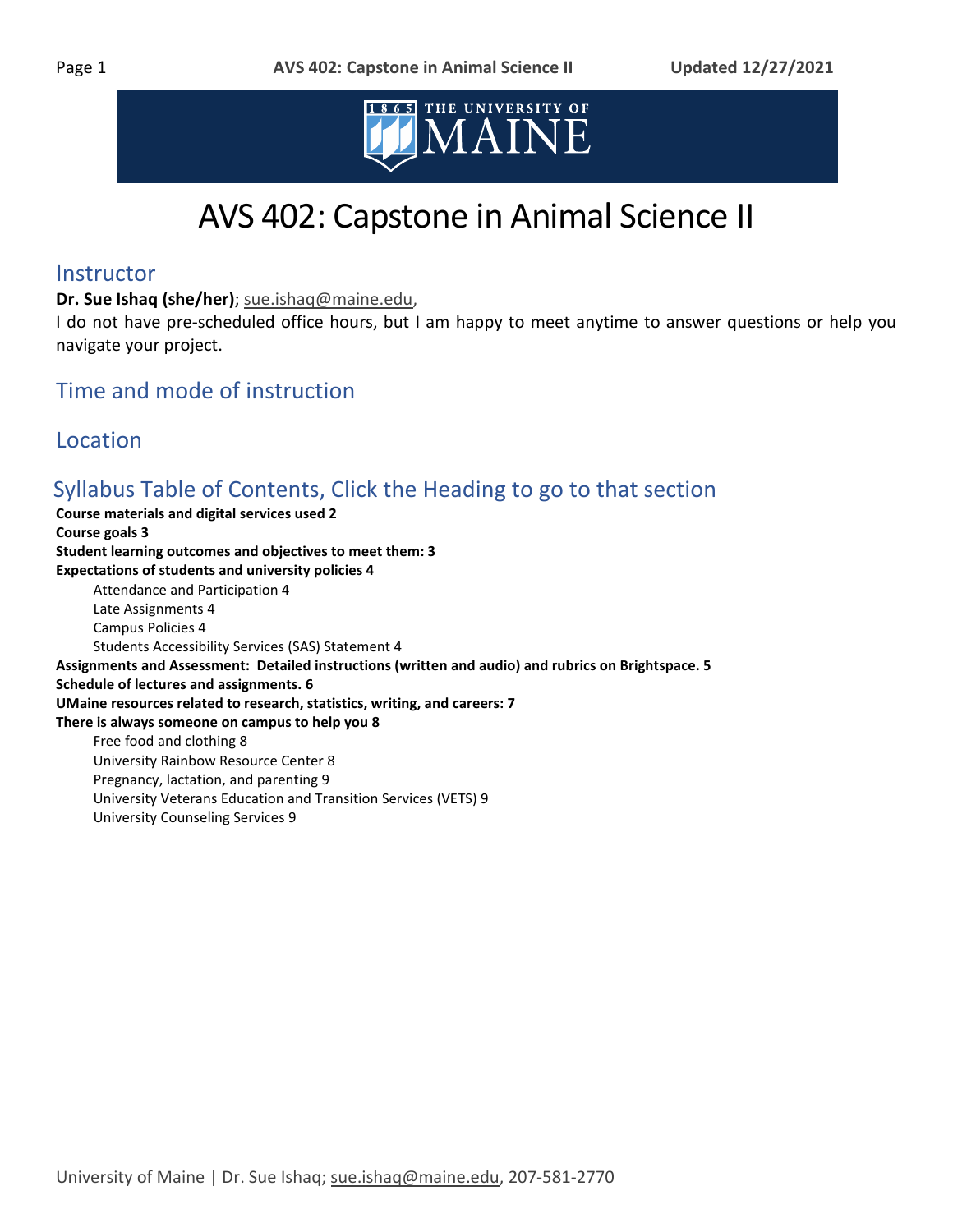#### **Description of course and prerequisites**

Students will draw together the knowledge and experiences they have gathered in their undergraduate program to create a Capstone experience. This takes the form of a project which reflects the culmination of their degree and the work typical of their academic field of study. Students will identify a faculty mentor to supervise their project, which investigates a problem in animal or veterinary science, aquaculture, or a related field. The investigation may include scientific research in a laboratory, farm, or field site; literature review; meta-analysis; survey; design problem solving; or other hypothesis-driven testing. For this course, students are required to submit a written experimental proposal describing their project and the process of testing and assessment, and present an oral report to faculty and students. AVS 401 and 402 collectively serve as the Capstone experience for Animal and Veterinary Sciences students. This course fulfills a Writing Intensive requirement.

#### **Credit hours: 2**

**Prerequisites:** Senior Standing and ENG 315 or ENG 317; or instructor's permission to take ENG concurrently

### <span id="page-1-0"></span>Course materials and digital services used

- Textbook: There is no required textbook for this class.
- Lecture slides: All lectures are provided at the beginning of the semester as pdfs with annotated speaker notes included as comments in the document. These will be updated as needed with corrections.
- Lecture recordings: All lectures are recorded, and audio-only and video files added to Brightspace after class.
- Readings: Reading material will be provided as electronic journal articles or readings.
- Assignments: All assignments can be submitted through Brightspace, and each assignment portal has more detailed instructions, grading rubrics, and the proposal assignment has an optional document template.
- Brightspace Online Learning Software
	- o [Log into Brightspace.](https://courses.maine.edu/d2l/home/) Read the [tutorial.](https://community.brightspace.com/s/article/Brightspace-Learning-Environment-Learner-Guide) Download the [Pulse app.](https://documentation.brightspace.com/EN/brightspace/requirements/all/pulse.htm)
	- o Brightspace is the online learning management system used at the University of Maine. In our course Brightspace site, you will be able to access course materials, assignment descriptions, this syllabus, and the course schedule. You will submit your work through Brightspace and will be able to access your grades and feedback as well. You can download a "Brightspace Pulse" app for most mobile devices from your regular app store. Be aware: Some functions in Brightspace work better when accessed through a laptop/desktop than through a mobile device. Support for the website and mobile apps includes video tours, IT Help Desk, and other resources. If you continue to have problems with Brightspace, please let me know as soon as possible.
	- $\circ$  If you wish to retain a personal copy of course materials, please do so before the end of the semester. **You will not have access to a course's Brightspace site after you complete the course.** You can store copies of material you wish to retain on Google Drive, your hard drive, or other media of your choosing. Other materials posted by your faculty may be found at the library.
- Zoom Online Conferencing Software
	- o Read the [UMaine tutorial.](https://umaine.edu/citl/faculty-support/zoom/)
	- o Zoom is an online conference software that students can use to attend class remotely as needed. Students may invite friends and family to watch their presentation using Zoom.

I am happy to provide accommodations to the way course materials are formatted or provided to make them easier to access and understand. Please let me know if you have suggestions to improve the course materials.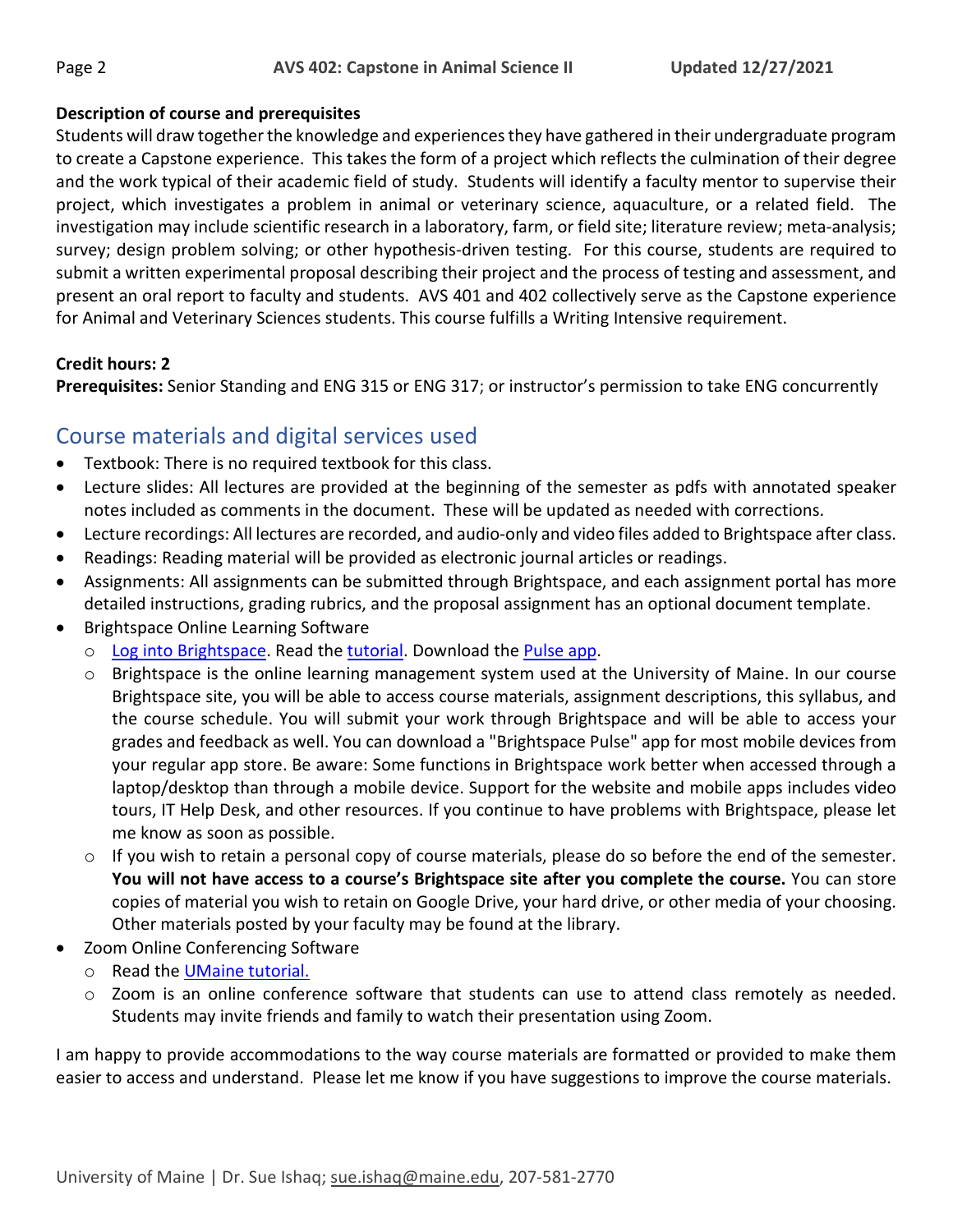### <span id="page-2-0"></span>Course goals

The student will conduct a research project under the supervision of a faculty member, complete a written project proposal that will explain the project objectives and the context behind the proposal, and present the proposal to faculty and students. Students completing the general education area of Capstone experience will be able to:

- 1. Synthesize knowledge, skills, and dispositions gained throughout the student's major of study.
- 2. Demonstrate competence within the discipline through professional conduct and, as appropriate, critical reasoning, analytical ability, and creativity.
- 3. Demonstrate effective communication skills.

### <span id="page-2-1"></span>Student learning outcomes and objectives to meet them:

At the conclusion of this course, student will have the skills to perform the following numbered tasks. Course objectives specific to each learning outcome are provided as lettered explanations.

- 1. How to find and assess the quality of scientific information.
	- a. In assembling background information about their topic, students will learn how to perform a search of scientific databases, how to read scientific literature, and how to assess information for validity and generalizability.
	- b. In peer-reviewing other student research reports, students will learn how to peer-reviews manuscripts, including reviewing, editing, and scientific critique.
- 2. How to create a research report.
	- a. Students will learn how to write a short, informal summary of their project.
	- b. Students will learn how write a scientific project report, including how to format documents according to a pre-specified scientific format.
	- c. Students will learn how to incorporate instructor and peer-review comments and revisions, and how to progress the maturity of concepts and writing with each successive draft. (Writing Intensive objective)
	- d. Students will learn how to explain their process and controls to ensure the project is rigorously designed, how to present information in a logical and scientific manner
	- e. Students will learn how to build a citation database and use it to create relevant in-line citations and a bibliography.
- 3. How to conduct research.
	- a. Through their participation in research under the guidance of a faculty mentor, students will learn broadly about scientific research, including ethical standards and institutional approval, identifying research questions and hypotheses to test, designing robust experiments which incorporate experimental controls to test the hypotheses, data collection and curation, data analysis and evaluation, statistical validity, and interpretation of results.
	- b. Students chose a project in AVS 401, and presumably the work is ongoing during AVS 402 or has been completed. If projects have not progressed or have mitigating circumstances for why work has not been accomplished, adjustments to the project scope or mentor can be made. Specifics on choosing a project may be found in the syllabus for AVS 401.
- 4. How to present scientific information.
	- a. Students will learn how to create an oral presentation using software tools and present to a technical audience.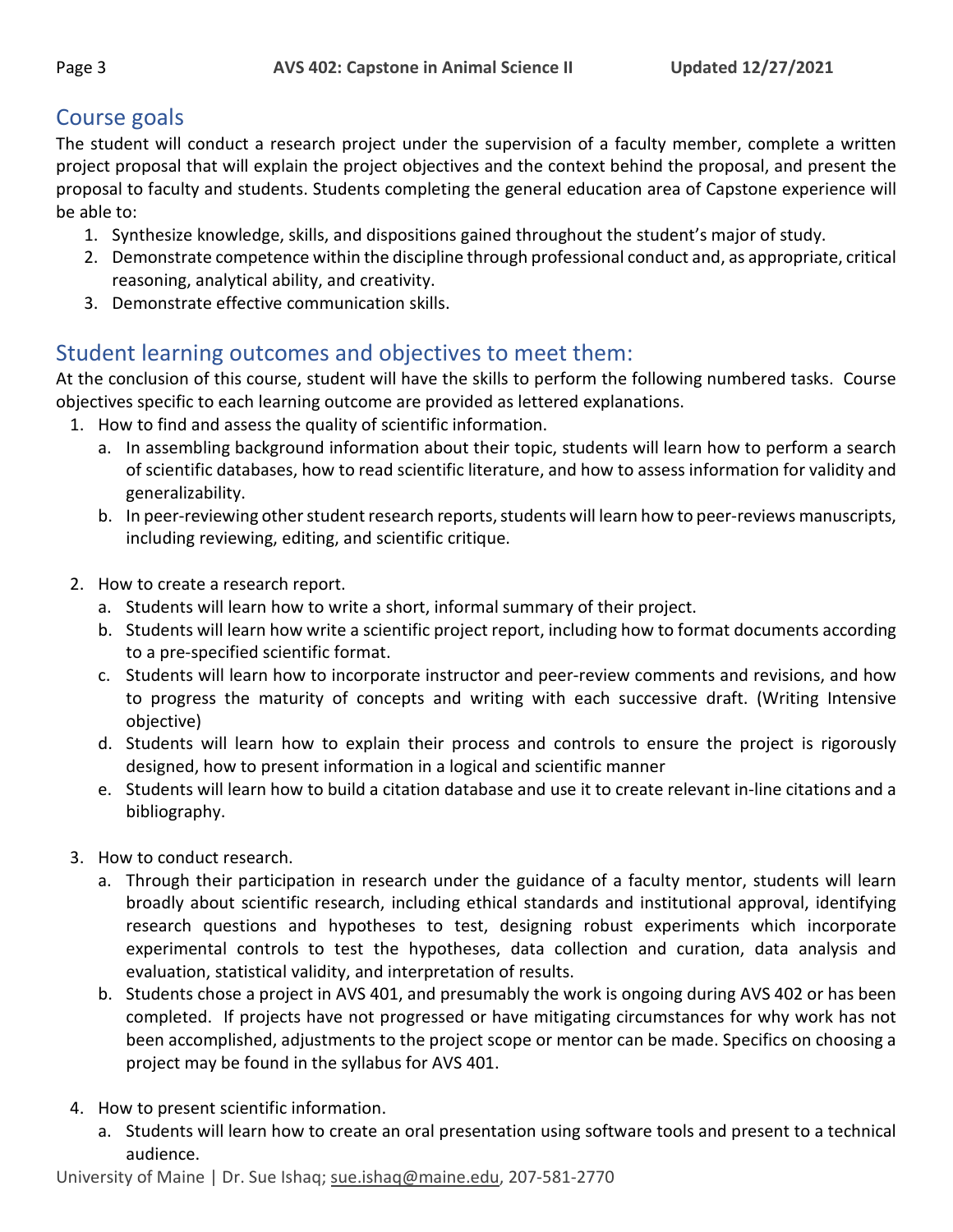### <span id="page-3-0"></span>Expectations of students and university policies

#### <span id="page-3-1"></span>**Attendance and Participation**

Students are expected to attend lectures, but it is understood that life often precludes this and that students may be performing field work or are located off-campus. Students may attend class virtually, through Zoom, which will be offered for each class. Students who will miss a significant number of classes, or who require additional accommodations, may contact me to make alternate arrangements. Students who are lactating or caring for young children may bring them to class (see section on Pregnancy, lactation, and parenting).

Students are expected to participate in discussions in class, or on Brightspace. I strive to create inclusive discussions, but if students still find it challenging to participate, please notify me and I will alter the discussion format as needed. Supporting inclusion and community is an active process that involves both invitation, and support to ensure that the learning community is and remains an equitable and inclusive place. Students are expected to conduct themselves in a professional, courteous manner and abide by university policies.

#### <span id="page-3-2"></span>**Late Assignments**

I will accept assignments for a certain period of time after the due date, however, the assignments in this class build on one another and their due dates are specifically set to help you achieve the end goals of this class. You will not receive a grade reduction for late assignments, but you waive the right to receive feedback which might impact the quality of successive drafts and your next grade. Regular assignments will not be accepted after the last day of class and the final draft will not be accepted after the finals period of the semester. If you cannot complete all assignments within the semester, please contact me about taking an Incomplete instead of a letter grade and setting up deadlines to complete the coursework after the semester in order to receive a letter grade.

#### <span id="page-3-3"></span>**Campus Policies**

**"**The University of Maine is an EEO/AA employer, and does not discriminate on the grounds of race, color, religion, sex, sexual orientation, transgender status, gender expression, national origin, citizenship status, age, disability, genetic information or veteran's status in employment, education, and all other programs and activities." Follow the links for more information.

[Academic Honesty Statement\\*](https://umaine.edu/citl/teaching-resources-2/required-syllabus-information/#Academic)  [Students Accessibility Services Statement\\*](https://umaine.edu/citl/teaching-resources-2/required-syllabus-information/#Accessibility) [Course Schedule Disclaimer\\*](https://umaine.edu/citl/teaching-resources-2/required-syllabus-information/#Schedule) [Observance of Religious Holidays/Events\\*](https://umaine.edu/citl/teaching-resources-2/required-syllabus-information/#Observance) [Sexual Discrimination Reporting \(Long\)\\*](https://umaine.edu/citl/teaching-resources-2/required-syllabus-information/#Reporting_Long) [Sexual Discrimination Reporting \(Short\)\\*](https://umaine.edu/citl/teaching-resources-2/required-syllabus-information/#Reporting_Short) [UMaine Land Acknowledgement](https://umaine.edu/about/university-of-maine-land-acknowledgement/)

#### <span id="page-3-4"></span>**Students Accessibility Services (SAS) Statement**

If you are requesting an accommodation to the course or assignments, please [contact SAS,](https://umaine.edu/studentaccessibility/) 121 East Annex, (207) 581-2319, as early as possible in the term. Students who have already been approved for accommodations by SAS and have a current accommodation letter should contact me as soon as possible.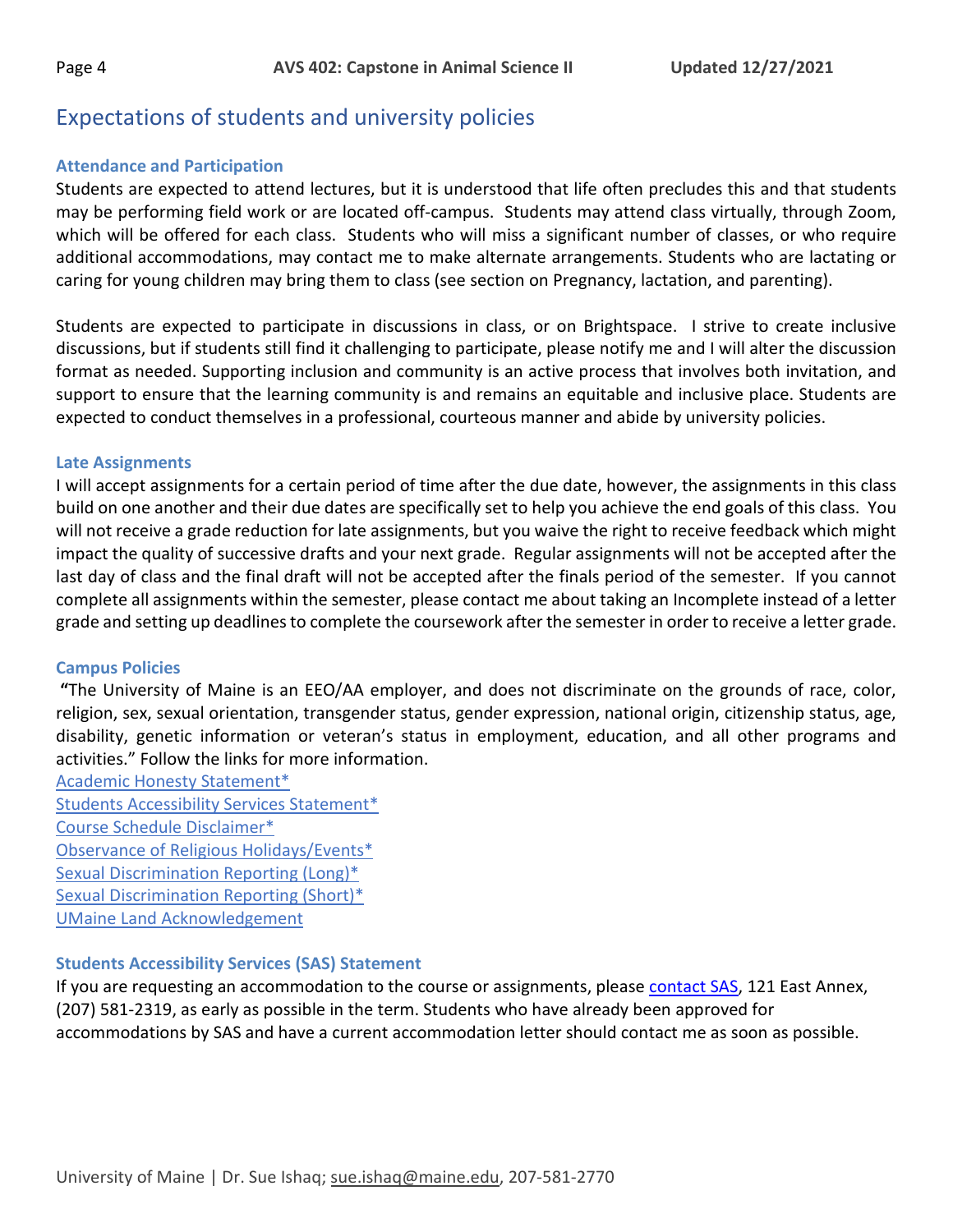## <span id="page-4-0"></span>Assignments and Assessment: Detailed instructions (written and audio) and rubrics on Brightspace.

| 55 points         | Project report - The proposal in AVS 401 will form the basis of the final paper in AVS 402.         |
|-------------------|-----------------------------------------------------------------------------------------------------|
| (20 pts for first | You will build off the project proposal to create a final report in the style of a scientific       |
| draft, 35 pts     | report or research manuscript. Information on the structure and content of different                |
| for final draft)  | types of project reports/manuscripts will be given in class but will include the following:         |
|                   | 1) title, authors, departmental affiliations, and $5 - 6$ keywords,                                 |
|                   | 2) abstract, which has been updated to include results                                              |
|                   | 3) introduction/background on previously-published, relevant research,                              |
|                   | 4) a methods section detailing the experimental approach,                                           |
|                   | 5) results (including photos, figures, graphs, tables),                                             |
|                   | 6) discussion and reflection,                                                                       |
|                   | 7) information dissemination and outreach, and                                                      |
|                   | 8) bibliography/references list with consistent formatting.                                         |
|                   | You may use the Honors Thesis, CUGR report, or other funding report format, but you                 |
|                   | must mention this as a note when you submit your assignment online. Students may opt                |
|                   | to submit their final paper early. However, once it is graded by the instructor you may not         |
|                   | opt to turn in a third draft/version.                                                               |
|                   |                                                                                                     |
|                   | Two drafts of the paper will be submitted for review, with more specific directions on              |
|                   | Brightspace. You will receive instructor and peer review feedback on the first draft but not        |
|                   | on the final draft. Students are responsible for having their mentors read and provide              |
|                   | feedback on their final draft prior to submission.                                                  |
|                   | Draft 1: This should be about 50% complete, and have updated things from the                        |
|                   | proposal, including verb tenses from future to past tense. Give more detailed                       |
|                   | information on the background, your research question, your methodology, and                        |
|                   | what your results were. Include some figures/tables or at least a note about figures                |
|                   | in development. You will receive detailed instructor and peer review feedback.                      |
|                   | Final draft: This will be a polished version of your report. You will not receive                   |
|                   | detailed instructor or peer feedback.                                                               |
| 20 points total:  | Peer review - Students will perform three reviews of other students' research report draft          |
|                   | 15 pts for   one. Details on performing a review will be provided in class, but generally reviewers |
| reviews, 5 pts    | should comment on how well the information is presented: if the proposal makes sense, if            |
| for submitting    | the objectives of the study are clear, if the scientific approach is easy to understand, and if     |
| for<br>yours      | you notice spelling, grammatical, or formatting errors.                                             |
| review            |                                                                                                     |
| 25 points         | Oral presentation - Give a 20-minute (15 min for the talk and 5 min for questions)                  |
|                   | professional oral presentation of your project report to the class at the end of the                |
|                   | semester. This will outline the portions of your written report, include the title, authors,        |
|                   | background information, hypothesis, project objectives, methods, results, conclusions,              |
|                   | and relevant impacts or outcomes.                                                                   |
|                   | You may use the same length and format as a CUGR or Student Research Symposium                      |
|                   | format (which are shorter) if you will also be presenting at the symposium.                         |
|                   |                                                                                                     |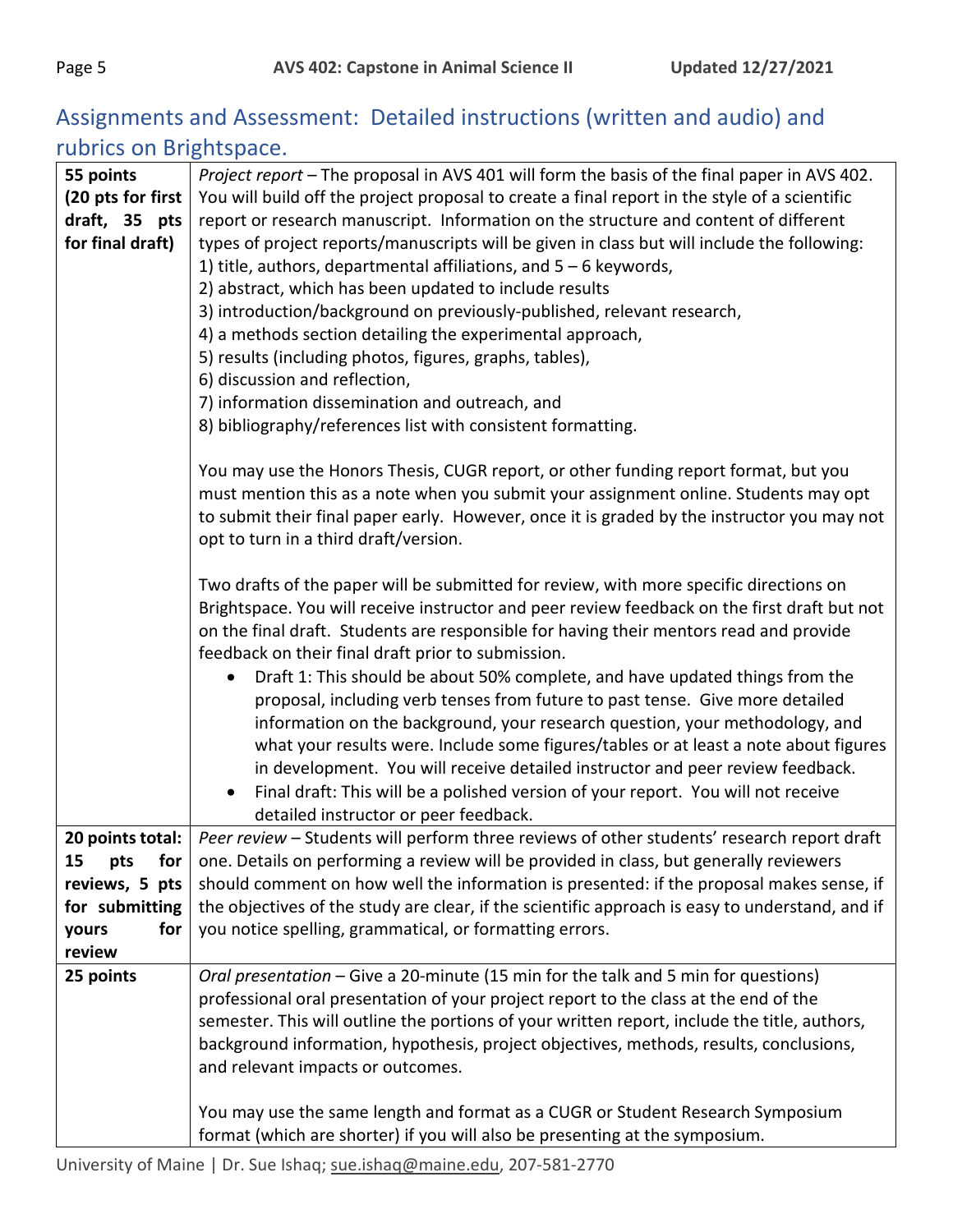**Grading (out of 100 points)**: A = 93–100; A− = 90–92; B+ = 87–89; B = 83–86; B− = 80–82; C+ = 77–79; C = 73– 76; C- = 70–72; D+ = 67–69; D = 63–66; D- = 60–62; F = 0–59. The completion of both AVS 401 and 402 with grades of C minus or higher is required for graduation.

<span id="page-5-0"></span>Schedule of lectures and assignments.<br>Each section is one class, and all the associated materials (lecture notes, readings, assignments, assessments, links) are included in a Brightspace module which correspond to the name of the lecture and the order they are presented in.

| Day      | Title, Description, Assignments for each module                                                                                                                                         |
|----------|-----------------------------------------------------------------------------------------------------------------------------------------------------------------------------------------|
| Week 1   |                                                                                                                                                                                         |
| T1/18    | Lecture 0: "Intro to the class", syllabus and course expectations, finding course materials.                                                                                            |
| T1/18    | Lecture 1: "Scientific writing: going from a proposal to a paper"                                                                                                                       |
|          | Overview of formatting, content, and the scientific writing process. This includes learning to                                                                                          |
|          | condense information, stacking citations, writing in third person, etc.                                                                                                                 |
|          | Reading: "Credit Where Credit Is Due: Respecting Authorship and Intellectual Property"<br>$\blacktriangleright$                                                                         |
|          | Reading: Watling 2017 tuning your writing<br>➤                                                                                                                                          |
|          | Suggested Reading: if needed, revisit lectures from AVS 401 provided again in this course<br>➤                                                                                          |
| R 1/20   | "The art of scientific figures"                                                                                                                                                         |
|          | How to make graphs and figures that make sense. A brief overview of how to report statistics and                                                                                        |
|          | format tables.                                                                                                                                                                          |
|          | > Recommended reading: Rougier 2014 10 rules scientific figures                                                                                                                         |
|          | Suggested Reading: if needed, revisit AVS401 scientific presentations for information on                                                                                                |
| Week 2   | creating dynamic oral presentations                                                                                                                                                     |
|          |                                                                                                                                                                                         |
| T1/25    | Open working time to go over our results/data and work through design of our graphs. Students                                                                                           |
|          | are encouraged to share their graphs in development, and the group can provide feedback.<br>Students can also draw out future graphs. You may attend this remotely, a Zoom link will be |
|          | provided during the semester.                                                                                                                                                           |
| R 1/27   | Open working time to go over our results/data and work through design of our graphs. Students                                                                                           |
|          | are encouraged to share their graphs in development, and the group can provide feedback.                                                                                                |
|          | Students can also draw out future graphs. You may attend this remotely, a Zoom link will be                                                                                             |
|          | provided during the semester.                                                                                                                                                           |
| Week 3   |                                                                                                                                                                                         |
| T2/1     | No class                                                                                                                                                                                |
| $R$ 2/3  |                                                                                                                                                                                         |
| Week 4   | No class                                                                                                                                                                                |
|          |                                                                                                                                                                                         |
| T2/8     | No class                                                                                                                                                                                |
| R 2/10   | No class                                                                                                                                                                                |
| Week 5   |                                                                                                                                                                                         |
| $T$ 2/15 | No class                                                                                                                                                                                |
| R 2/17   | No class                                                                                                                                                                                |
| Week 6   |                                                                                                                                                                                         |
| T2/22    | No class                                                                                                                                                                                |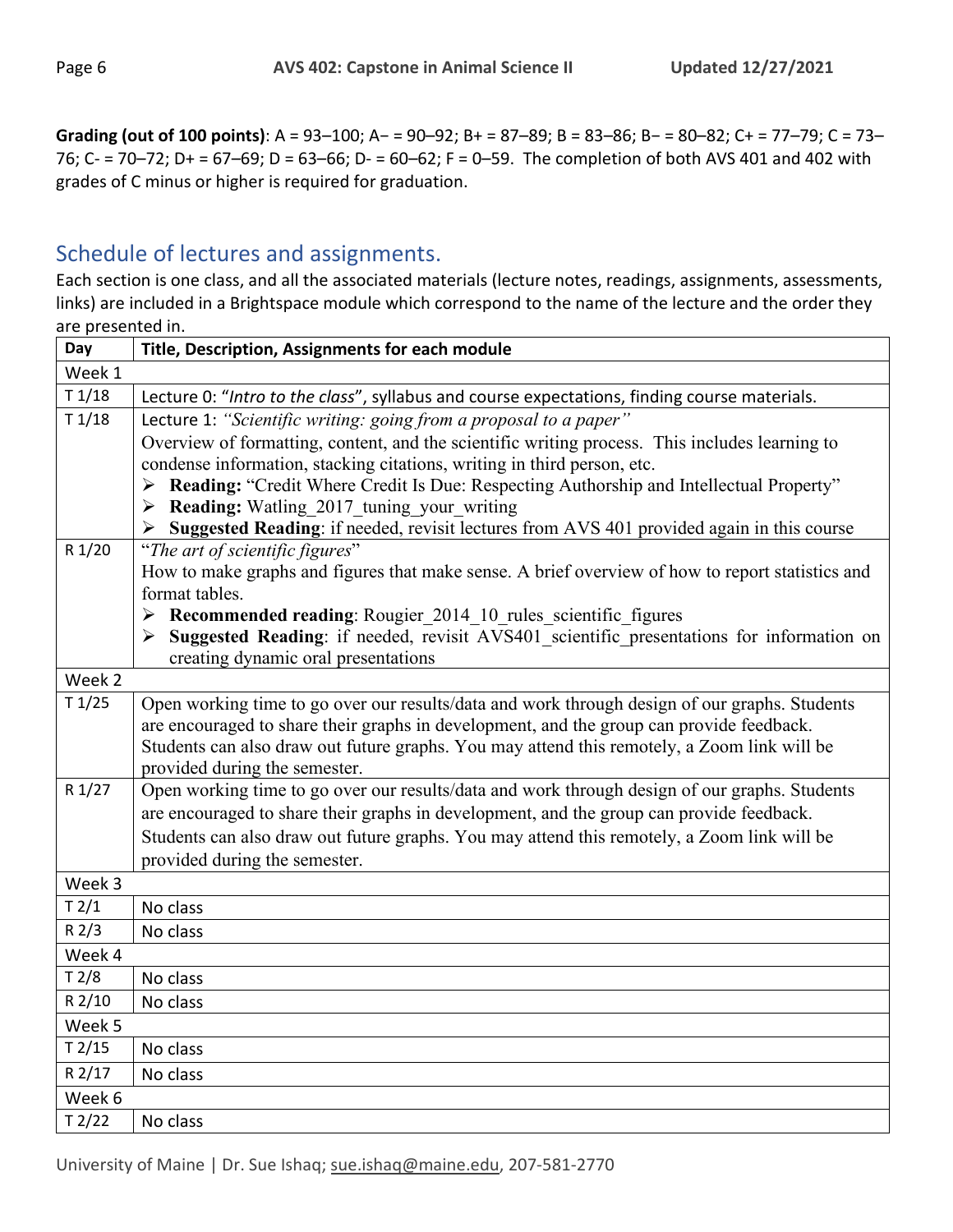| R 2/24           | No class                                                                                             |  |
|------------------|------------------------------------------------------------------------------------------------------|--|
| Week 7           |                                                                                                      |  |
| T3/1             | No class                                                                                             |  |
| R <sub>3/3</sub> | No class                                                                                             |  |
| Week 8           |                                                                                                      |  |
| T3/8             | No class                                                                                             |  |
| R 3/10           | No class                                                                                             |  |
| Week 9 - 15      |                                                                                                      |  |
| T3/15            | No class - spring break                                                                              |  |
| R 3/17           | No class $-$ spring break                                                                            |  |
| T3/22            | Student report presentations in class (15 pts) from now until end of semester                        |  |
|                  | Assignment due (5 pts): First draft of report (a more polished but not finished draft) for peer<br>➤ |  |
|                  | review. Submit to the Google Workspace page for this class, which can be accessed through            |  |
|                  | Brightspace. Putting them on Google Docs means that all the reports are visible to the rest of       |  |
|                  | the class and it is easy for everyone to make comments.                                              |  |
|                  | Assignment (15 pts): Peer review. Choose three report drafts to read, and add comments or<br>➤       |  |
|                  | suggested edits to those three google docs. When you are done, write up a short paragraph            |  |
|                  | for each of the reports you read, in which you describe the project, what you liked best, and        |  |
|                  | what you thought could be improved. Detailed instructions for making comments and for                |  |
|                  | writing the summaries can be found on Brightspace. You have 1.5 weeks to make comments               |  |
|                  | and submit the summaries to Brightspace.                                                             |  |
| R 3/24           | Student report presentations in class                                                                |  |
| T3/29            | Student report presentations in class                                                                |  |
| R 3/31           | Student report presentations in class                                                                |  |
|                  | Assignment due: Peer review comments due on Google Docs, and summaries due on<br>➤                   |  |
|                  | Brightspace, by midnight.                                                                            |  |
| T 4/5            | Student report presentations in class                                                                |  |
|                  | Assignment due (15 pts): Report Draft 1 for grading, submit on Brightspace by midnight<br>➤          |  |
| $R\,4/7$         | Student report presentations in class                                                                |  |
| T4/12            | Student report presentations in class                                                                |  |
| R 4/14           | Student report presentations in class                                                                |  |
| T4/19            | Student report presentations in class                                                                |  |
| R 4/21           | Student report presentations in class                                                                |  |
| T4/26            | Student report presentations in class                                                                |  |
| R 4/28           | Student report presentations in class - last day of this class                                       |  |
| F 4/29           | Last day of classes and last day late assignments will be accepted (not including the final draft)   |  |
| R 5/5            | Finals week                                                                                          |  |
|                  | Assignment due (20 pts): Final Draft of Project Report Due by 9 am                                   |  |

### <span id="page-6-0"></span>UMaine resources related to research, statistics, writing, and careers:

• Career Center, [https://umaine.edu/career/;](https://umaine.edu/career/) help with resumes, applications for vet/grad/med school, interviews, and job negotiations

University of Maine | Dr. Sue Ishaq; [sue.ishaq@maine.edu,](mailto:sue.ishaq@maine.edu) 207-581-2770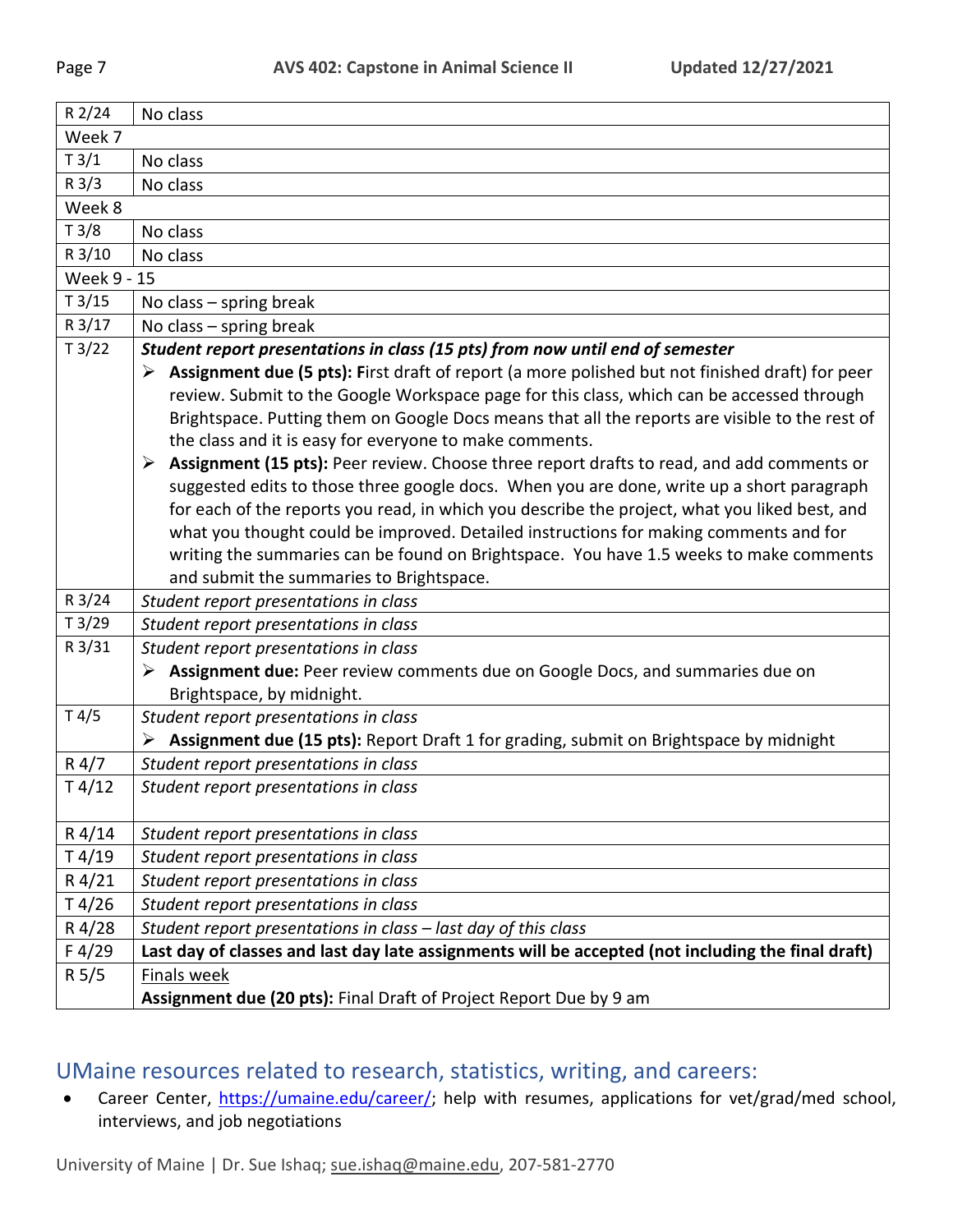- o Biomedical specialist: Samantha M. Wheeler, M.Ed., CCSP, GCDF (she, her, hers), Career Counselor, STEM/Health Professions, Career Center, University of Maine, 300 Memorial Union, Orono, ME 04469, Work: 207-581-2587; [samantha.wheeler1@maine.edu](mailto:samantha.wheeler1@maine.edu)
- CUGR research fellowships, [https://cugr.umaine.edu/fellowship-opportunities/,](https://cugr.umaine.edu/fellowship-opportunities/) money for salary or supplies
- Fogler Library
	- o OneSearch, [https://library.umaine.edu/;](https://library.umaine.edu/) find scientific literature
	- o Research Data Management:<https://libguides.library.umaine.edu/datamanagement>
	- o Creating a research poster:<https://libguides.library.umaine.edu/confposters>
	- o Creating a research presentation:<https://libguides.library.umaine.edu/confposters/presentations>
	- o Presentation Practice Room,<https://library.umaine.edu/use/presentation-practice-room/>
- Statistics Consultation,<https://umaine.edu/tasc/stats/> (may have a cost associated with this service, talk to your research mentor before setting up a consultation
- Writing Center, [https://umaine.edu/wcenter/;](https://umaine.edu/wcenter/) tutoring, editing, skills development

### <span id="page-7-0"></span>There is always someone on campus to help you

My door is always open and I am always willing to help students, however, as a university employee I am also required to keep the community safe by disclosing information on crimes. This means I am a "mandatory reporter".If you disclose something to me, including in assignments, I am obligated to provide this information to the campus Title IX office. The Title IX Office will contact you discretely, and offer you support services, guidance, and help you choose if you want to take action.

For confidential resources on campus:

- Counseling Center: (207) 581-1392
- Cutler Health Center: (207) 581-4000.
- Rape Response Services: 1-800- 871-7741
- Partners for Peace: 1-800-863-9909.

For support services on campus which may have to report the incident to others who can help:

- (emergency and non emergency) [Title IX Student Services,](ttps://umaine.edu/titleix/) (207) 581-1406,
- (emergency and non emergency) University of Maine Police: (207) 581-4040 or 911.
- (non emergency) Office of Community Standards: (207) 581-1409.

#### <span id="page-7-1"></span>**Free food and clothing**

- [Black Bear Exchange's Food Pantry,](https://umaine.edu/volunteer/black-bear-exchange/) Orono campus
- Old Town Crossroads Ministry

#### <span id="page-7-2"></span>**University Rainbow Resource Center**

[The Rainbow Resource Center](https://umaine.edu/lgbtq/) located in Memorial Union, Room 224, empowers and increases the visibility of Lesbian, Gay, Bisexual, Transgender, and Queer (LGBTQ) people by promoting equality and inclusiveness. We strive to maintain an open, safe, and supportive environment for students, sta., faculty and alumni and provide educational opportunities, information, and advocacy services.